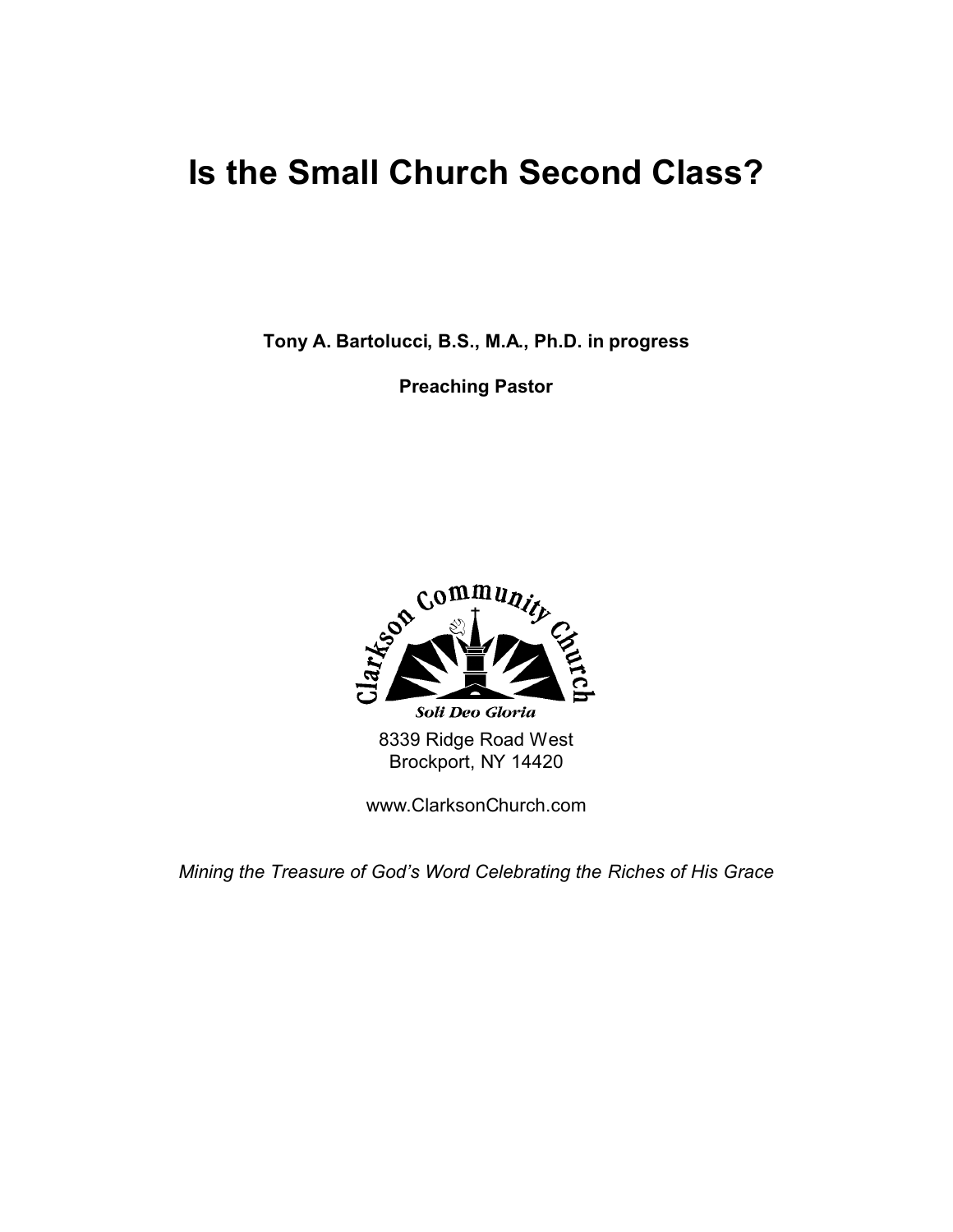We live in an age where the basic assumption is the bigger the better. Bigger homes; bigger businesses; bigger televisions; bigger egos; and... bigger churches. Bigger churches? Yes, the church isn't exempt from this line of reasoning. Most pastors, church leaders and even church members wouldn't necessarily admit to thinking this way, but the evidence is there none-the-less. A few examples follow.

- What do people usually ask when they are curious as to how your church is doing? Inevitably, it's a question related to size such as, "How big is your church?"
- How often to you hear of a pastor leaving a large church to minister in a small church? Like the reply of the small-church minister who was invited to pastor a much larger congregation–*"I'll pray about it while my wife packs!"*–pastors climb the ranks of churches like business executives climb the corporate ladder. I've felt the pressure myself. Shortly after starting my first pastorate in a church with little more than a dozen people, the pastor of a nearby mega-church warned me about "wasting my giftedness" on such a small congregation.
- Which pastors are those who write books on the subject of successful church ministry? Who are those who are invited to speak at conferences and seminars? For the most part they are leaders of very large churches. Rarely, if ever, is the pastor of an average-sized church asked to write or speak on subjects related to ministry. The implication is obvious.

Am I saying that there is no connection between the size of a church and the giftedness of the leadership? Absolutely not! I'm just contending that this isn't always the case.

This underlying "bigger is better" attitude has brought about several false assumptions, including: 1) A big church is better equipped for significant ministry; 2) A big church has a stronger pulpit ministry; 3) A big church is a successful church.

## **Are bigger churches better equipped for significant ministry?**

There is no debate that larger churches have more to offer, as far as resources are concerned, than smaller churches. However, more is not necessarily better. Myriads of programs and ministries cannot replace the work of God's Spirit, accountability, and sound theology.

The fact is that smaller-sized churches far outnumber large ones. The face of the church around the world doesn't look like a 10,000 member auditorium with a cappuccino bar in the foyer! If–and this is purely hypothetical–if all of the average-sized churches (and smaller) disappeared tomorrow, there would be a real crisis!

That's not to say that mega-churches don't have their place. Many do and I am thankful for how God is using them. Many of the unique ministries they offer are of great value. I'm simply arguing that there is no hard and fast law that says the bigger the church the more significant its ministry.